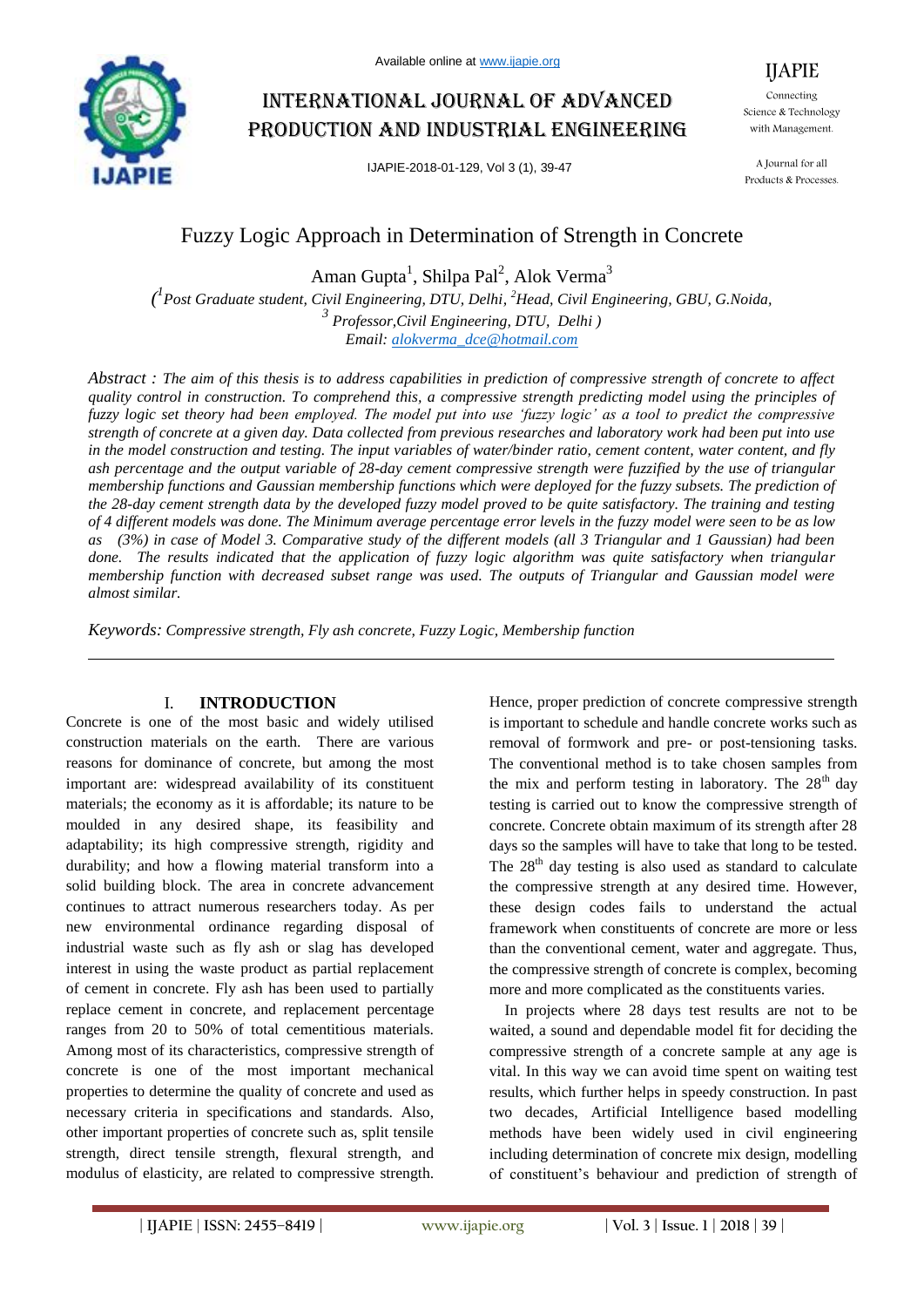concrete. Fuzzy logic enables the use of planned mathematical model for investigating and identifying different type of unknown problems. It provides a simple way of dealing with difficult problems. It has played a vital role in solving problems related to civil engineering. Many researchers used FIS in predicting the compressive strength of concrete. Besides this, it is used as a controller in drip irrigation and used in Design of truss structures, and evaluating performance of reinforced concrete structures.

## II. **LITERATURE REVIEW**

Sedat Akkurta, Gokmen Tayfurb, Sever Can[1] created a fuzzy logic prediction model for the 28-day compressive strength of cement mortar under standard curing conditions. Data collected from a cement plant were used in the model construction and testing. The input variables of alkali, Blaine, SO3, and C3S and the output variable of 28-day cement strength were fuzzified by the use of artificial neural networks (ANNs), and triangular membership functions were employed for the fuzzy subsets. Successful predictions of the observed cement strength by the model indicate that fuzzy logic could be a useful modelling tool for engineers and research scientists in the area of cement and concrete. Gökmen Tayfur1; Tahir Kemal Erdem2; and Önder Kırca[2] created a Highstrength concretes (HSC) were prepared with five different binder contents, each of which had several silica fume (SF) ratios (0–15%). The compressive strength was determined at 3, 7, and 28 days, resulting in a total of 60 sets of data. In a fuzzy logic (FL) algorithm, three input variables (SF content, binder content, and age) and the output variable (compressive strength) were fuzzified using triangular membership functions. A total of 24 fuzzy rules were inferred from 60% of the data. Moreover, the FL model was tested against an artificial neural networks (ANNs) model. The results show that FL can successfully be applied to predict the compressive strength of HSC. Three input variables were sufficient to obtain accurate results. Bahador Abolpour , Benafsheh Abolpour , Roozbeh Abolpour , Hossein Bakhshi[3]: Concrete mix design was a process of proportioning the ingredients in right proportions. The aim of this study was to design a fuzzy logic model for determination of the compressive strength of a concrete. It was shown how the model can be used to compute the compressive strength versus the concrete mixture. Furthermore, it was shown that, for higher strength concrete, lower water–cement ratios were used, along with a plasticizer to increase flowability. Syed Afzal Basha, P.Pavithra, B.Sudharshan Reddy[4]:In this research an attempt was made for assessment of compressive strength of Fly ash based cement concrete. Concrete mixes

M25, M30, was designed as per the Indian standard code (WAS-10262-82) by adding, 0%, 10%, 20%, 30% and 40% of fly ash. Concrete cubes of size 150mm X 150mm X 150 mm were casted and tested for compressive strength at 7 days, 14 days, 21 days and 28 days curing for all mixes and the results was compared with that of conventional concrete. Concrete mixes M25, M30, were designed as per the Indian standard code (WAS-10262-82) by adding, 0%, 10%, 20%, 30% and 40% of fly ash. The compressive strength of fly ash cement concrete was assessed for concrete mixes M25 and M30 grade concrete with 0%, 10%, 20%, 30% and 40% of fly ash. It was found that there was a decrease in compressive strength for M25 and M30 grade concrete with increase in the percentage of fly ash. Jino John, M. Ashok The objective of their research was to study the mechanical strength behaviour of High Volume Fly ash concrete pavement slab. The mechanical properties were studied with various replacements with cement like 50%, 60%, and 70% of Fly ash. % saves the higher compressive strength. When compared with control mix the strength of HVFA concrete reduced % for 50%, 60% and 70% at 7 day and 28 day respectively. In this investigation, the mechanical properties of HVFA concrete, and control concrete were studied and compared.

Paratibha Aggarwal, Yogesh Aggarwal [8]: The paper presents the potential of fuzzy logic (FL-I) and neural network techniques (ANN-I) for predicting the compressive strength, for SCC mixtures. Six input parameters that was contents of cement, sand, coarse aggregate, fly ash, super plasticizer percentage and waterto-binder ratio and an output parameter i.e. 28- day compressive strength for ANN-I and FL-I were used for modelling. The fuzzy logic model showed better performance than neural network model. Nasir B. Siraj, Aminah Robinson Fayek, and Abraham A. Tsehayae[9]: The main contributions of this paper are: (1) providing accurate concrete compressive strength prediction models that represent the complex, nonlinear relationship between the constituent materials and concrete compressive strength; (2) presenting a data-driven methodology for the development of FIS concrete compressive strength models; and (3) subjecting artificial intelligence-based concrete compressive strength models to structure and parameter optimization to improve prediction accuracy. Papadakis et al.[12] studied physicochemical processes and mathematical modelling of concrete chlorination, and also experimental investigation and mathematical modelling of the concrete carbonation problem. Nataraja et al.[11] designed a fuzzy-neuro model for normal concrete mix design. The results in terms of quantities of cement, fine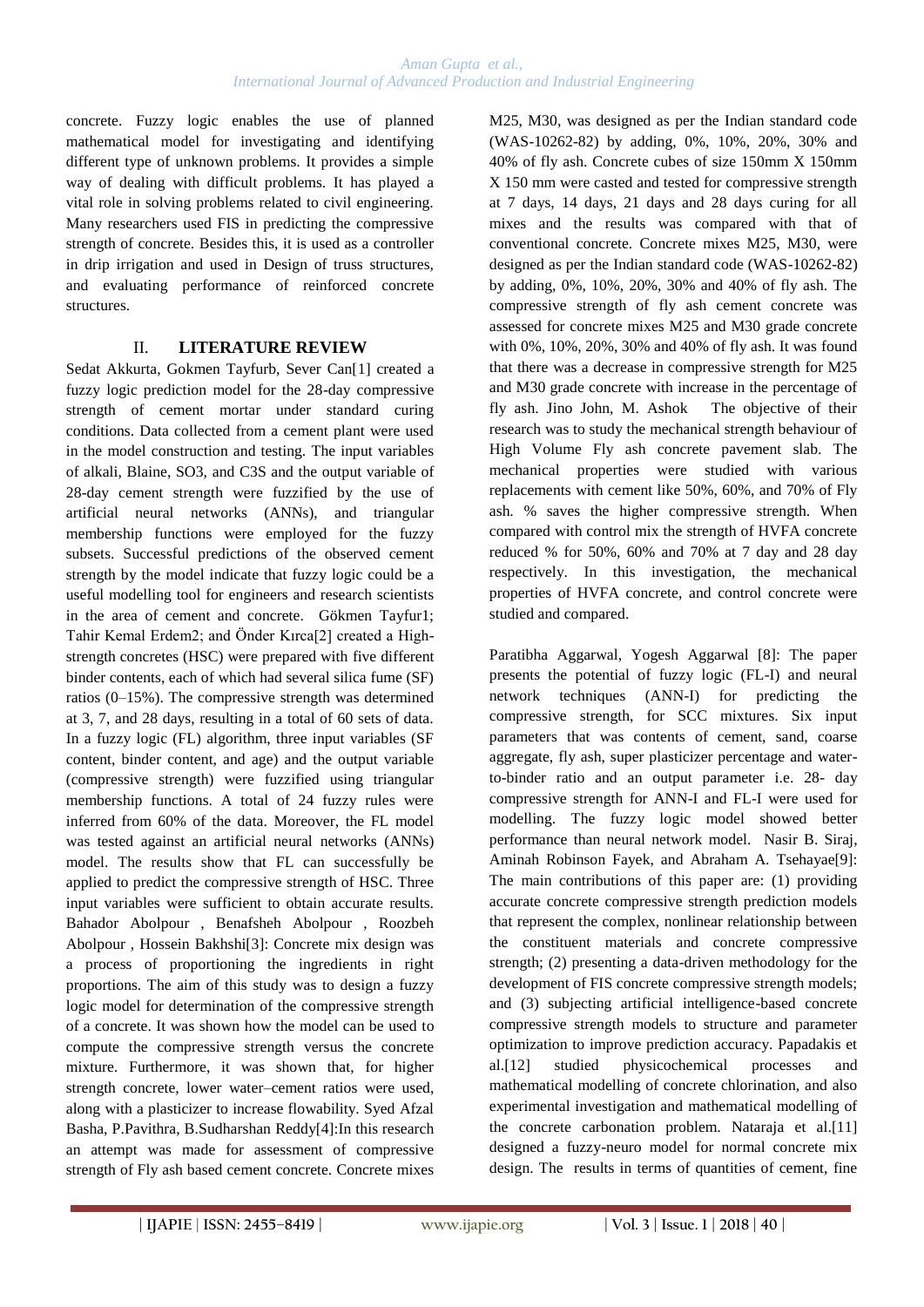aggregate, coarse aggregate, and water obtained through the present method for various grades of standard concrete mixes are in good agreement with those obtained by the prevalent conventional methods. Methods involving the use of the derivatograph in the determination of the expected decrease in strength of high alumina cement have been described. Abdullahi et al. have reviewed expert systems for concrete mix design. For their developed expert systems, mix design codes were derived from data obtained from experience with concrete materials. Tesfamariam and Najjaran[13] designed adaptive network– fuzzy inferencing to estimate concrete strength using mix design. In this paper, the use of the adaptive network–fuzzy inferencing system (ANFIS) is proposed to train 708 B. Bilgehan [14] worked on a comparative study for the concrete compressive strength (CCS) estimation using neural network and neuro-fuzzy modeling approaches. The final results show that the ANFIS modeling with Gaussian membership function may constitute an efficient tool for prediction of the concrete compressive strength. Nehdi and Bassuoni [15] found a fuzzy logic approach for estimating the durability of concrete. It was shown that the proposed fuzzy Inference model is rational, clear, reliable, versatile, and flexible, since it can be easily updated with new data or modified to accommodate future findings.

Tanyildizi and Qoskun [16] used the fuzzy logic model for prediction of compressive strength of lightweight concrete made with scoria aggregate and fly ash. Uyunoglu and Unal [17] studied a new approach to determination of compressive strength of fly ash concrete using fuzzy logic. Yang et al [18]. have studied concrete strength evaluation based on fuzzy neural networks (FNN). They built a FNN to evaluate the concrete strength. It takes full advantage of the merits of the common concrete testing methods, i.e. rebounding and drilling core, and the abilities of FNN, including selflearning, generation and fuzzy logic inference. Furthermore, some recent articles have described effects of various parameters on the properties and strength of the concrete M.C.Nataraja, M.A.Jayaram and C.N.Ravikumar [19] designed A Fuzzy-Neuro Model for Normal Concrete Mix Design. This paper presents the development of a novel technique for approximate proportioning of standard concrete mixes. Distinct fuzzy inference modules in five layers have been framed to capture the vagueness and approximations in various steps of design as suggested in IS: 10262-2003 and IS456-2000. A trained three layer back propagation neural network is integrated in the model to remember experimental data pertaining to w/c ratio v/s 28 days compressive strength relationship of three popular brands

of cement. The results in terms of quantities of cement, fine aggregate, course aggregate and water obtained through the present method for various grades of standard concrete mixes are in good agreement with those obtained by the prevalent conventional method.

#### III. **OBJECTIVE OF STUDY**

Various objectives of this thesis have been:

1. To study concrete mix design procedure as per IS codes of practice. (Old as well as new)

2. To study the effect of various parameters on compressive strength of concrete

3. Literature review on application of Fuzzy interface system.

4. To design worksheet in excel for fuzzy logic model of compressive strength.

5. To design concrete mixes for M40 and M45 grade in the laboratory.

- 6. To examine the potential of Fuzzy Interface System for predicting the 28-day compressive strength of mixtures by comparing experimental results with results of fuzzy logic model.
- 7. To analyse and discuss the results and write conclusion.

#### IV. **TECHNICAL PROGRAM**

The technical program was divided into two parts:

1. Model Creation 2. Experimental Work

#### **1. Model Creation**

- A common fuzzy Interface system has 4 steps—
- 1. Fuzzification 2. Fuzzy rule bases
- 3. Fuzzy inference engine 4. Defuzzification



1. Fuzzification: In this part of the system various fuzzy set for input-output variables are formed by making use of membership functions. Fuzzy membership functions (MF's) may be used in any form, but in actual practice there are mainly 3 types of membership functions used in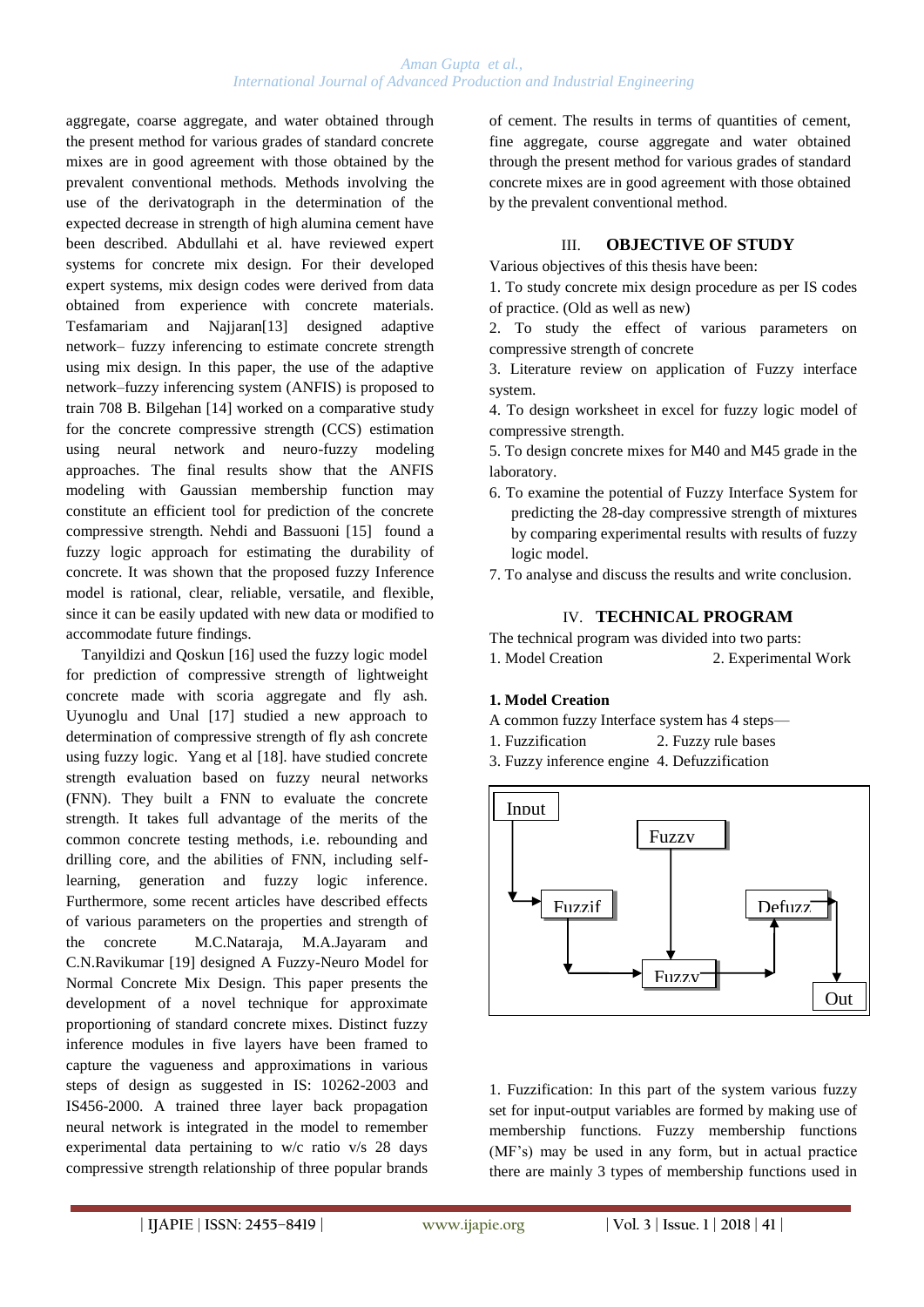fuzzy: Triangular, Bell Shaped, Trapezoidal. It converts each segment of input to degrees of membership by a query in at least one or several membership functions. The basic idea in fuzzy logic is the consideration of partial belonging of any object to various subsets of a universal set rather than belonging to single set entirely. Partial belonging to any set can be represented numerically by a membership function that takes values between 0 and 1 including 0 and 1. In our case there are four inputs that is; water/binder ratio, cement content, water content, fly ash as replacement of cement. So, we will have membership functions for various inputs. In this FIS triangular shaped membership function is employed.

2. Fuzzy Rule Base: The Fuzzy rule base contains rules that include all possible fuzzy relations between inputs and outputs. These rules are expressed in the IF-THEN format. There are basically two types of rule system, Sugenov and Mamdani. Depending upon the problem under consideration, a user can choose the appropriate rule system. The following rule is an example for Sugeno-type fuzzy rule: IF Binder (B) is high, THEN strength (S)  $S =$  $aB<sup>b</sup>$ . The first part of a fuzzy rule (from IF to THEN part) is called as the antecedent part of the rule and the rest is called the consequent part. In the Sugeno-type rule just described, the antecedent part of the rule contains a verbal statement but the consequent part involves a mathematical expression. In the Mamdani Rule system, both antecedent and the consequent parts of a rule contain verbal statements. The following example for a Mamdani rule: IF binder content (B) is high THEN strength (S) is high. The Sugeno rule system is more appropriate for neuro-fuzzy systems. Mamdani rules can be intuitively produced. They can also be constructed from available data. In order to explain the rule construction methodology let us take an example.





Fig  $1(a)$  Membership function for input variable X (b) Membership function for input variable Y

X and Y are two input variables Fig.1 (a) and Fig.1 (b) respectively and one output variable of Z Fig.1(c). Assume that the values of  $X = 20$ ,  $Y = 30$ ,  $Z = 40$ . According to Fig. 1 (a) X=20 is a segment of high subset with membership 0.2 and low subset with membership 0.8; Fig.1 (b)  $Y = 30$ is a segment of high subset with membership 0.6 and low subset with 0.4 membership; and Fig.1 (c)  $Z = 40$  is a segment of high subset with 0.9 membership and low with 0.4 membership. As per derivation of rule described, following rule can be formed using above information A common fuzzy Interface system has 4 parts IF X is Low AND Y is high THEN Z is high I



Fig.1 (c) Membership function for output variable Z

As it is clearly figure out from this rule construction, the subsets corresponding to high-3 degree membership as a result of X, Y and Z values are considered.

3. Fuzzy Interference Engine: The fuzzy interference engine considers all fuzzy rules into account in fuzzy rules base and grasp how to convert a set of given input data to corresponding output data. In order to do that, it uses product or minimum activation, operators. In pro activation membership curves are scaled, thus sustaining the primary shape, but in min activation membership curves are clipped. In order to demonstrate the inferencing methodology, let us consider a case given in Fig and for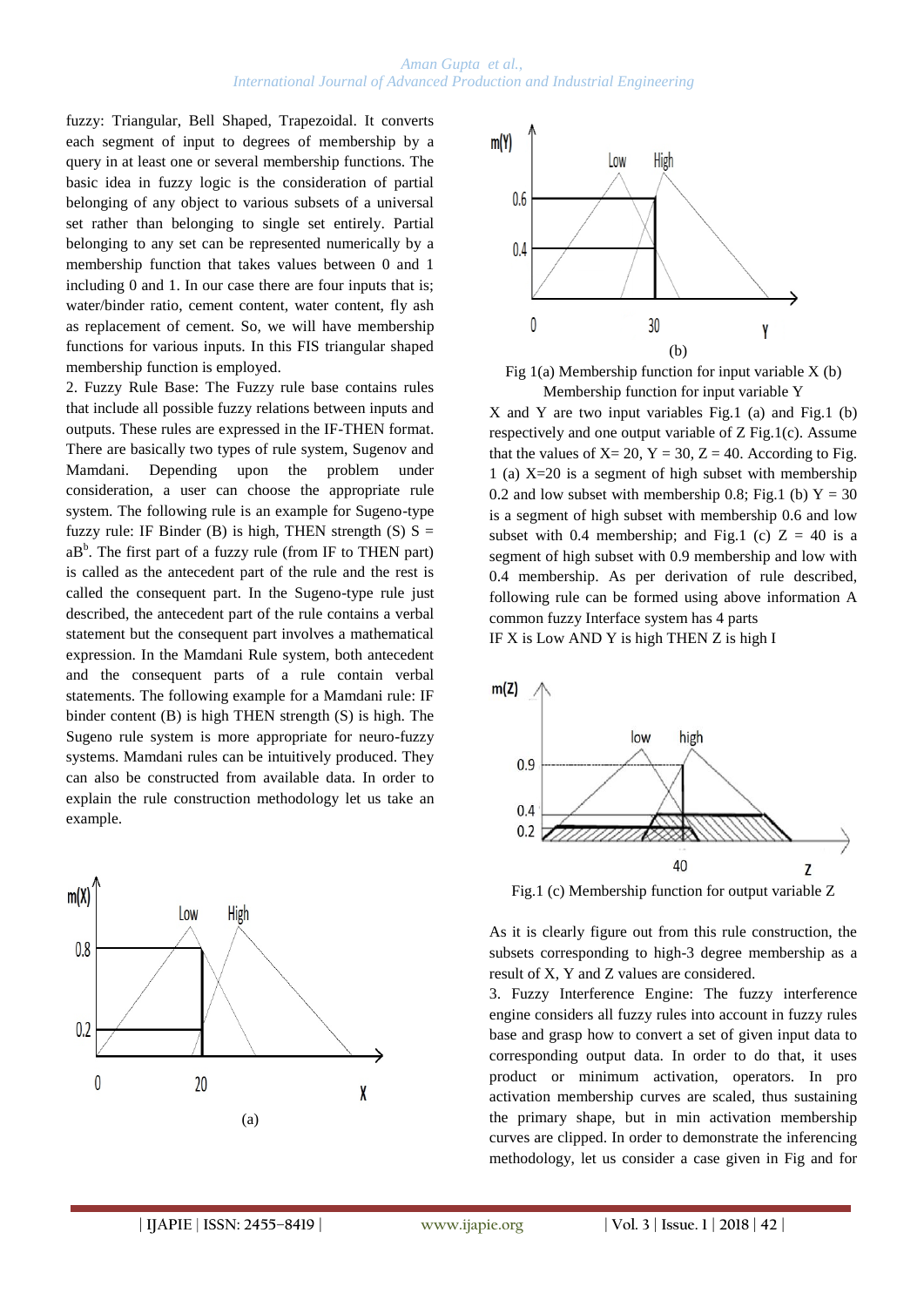the system, following assumptions are made regarding fuzzy rules: is clearly shown that there are different sets IF Y is low and X is high THEN Z is low.

IF Y is high and X is low THEN Z is high.

Now, see how the inference engine would produce fuzzy outputs for a given input vector of  $X = 20$  and  $Y = 30$ . As we can see in Fig.1 (a)  $X = 20$  is a part on high and low subsets with 0.2 and 0.8 membership degree respectively. Likewise, In Fig.1 (b)  $Y = 30$  is a part of high and low subsets with 0.6 and 0.4 membership degree respectively. When this input is fed into fuzzy models, the inference engine would activate the rules previously mentioned. From the activated first and second rule, the engine would find, by min operation, fuzzy output subsets of high and low respectively, with different strengths. The acquired subsets are schematically presented as shaded areas in Fig.3.8 (c), which shows that

- The  $1<sup>st</sup>$  ruled results in high subset with 0.4 firing strength by min activation i.e minimum of (0.8 and  $0.4$ ) = 0.4 Fig.1 (c) shaded trapezoid in the right side. If product activation is applied than the value will be  $0.32$  that is product  $(0.8 \text{ and } 0.4)$  = 0.32.
- The  $2<sup>nd</sup>$  rule results in low subset with 0.2 firing strength by minimum activation i.e minimum of  $(0.2, 0.6) = 0.2$  see Fig.1(c) the shaded trapezoid in left side. If product activation is applied than the value will be 0.12 i.e product  $(0.2, 0.6)$  = 0.12.

The next process in then inferencing engine is the formation where all of the fuzzy output subsets acquired as a result of the activation operators from the triggered rules, are merged to obtain a unique fuzzy subset for the output variable. For this, there are generally two methods: Summation (sum) and Maximization (max). In maximization composition, the integrated output fuzzy subset is formed by taking point wise maximum comprehensive of fuzzy output subsets. In Summation composition, the integrated output fuzzy subset is formed by taking the point-wise sum over all of the fuzzy output subsets.

4. Defuzzification: In this output will come as a number. Defuzzification transforms the fuzzy output from fuzzy inference engine to a number. There are numerous defuzzification methods:

Center of gravity (COG), Bisector of area (BOA), Mean of maxima (MOM), Leftmost maximum (LM), and Rightmostmaximum (RM).



The MOM, LM, and RM methods ignore the shape of the fuzzy set and that's why, they are used in particular problems. The BOA method picks the abscissa of the vertical line that divides the area of the combined fuzzy output subset in two equal halves. In Fig. 2 (a), z\* is assumed to halve the area and thus be the crisp value. In the centroid, or COG method, the crisp output value is the abscissa under the center of gravity of the combined fuzzy output subset.

In Fig. 2 (b),  $z^*$  is assumed to be the centroid of the area and to be the crisp value. The centroid method is the most commonly used defuzzification method and for a discrete case it can be expressed as

$$
z^* = \frac{\sum_i \mu(z_i) z_i}{\sum_i \mu(z_i)}
$$

Where  $z^*$  is defuzzified output value;  $z_i$  is output value in the i<sup>th</sup> subset; and  $\mu(z_i)$  is membership value of the output value in the  $i<sup>th</sup>$  subset

## **2. Experimental Work**

For compressive strength cubes of 15cm X 15cm X 15cm are used. The concrete is poured in the mould and tempered properly so as not to have any voids. Various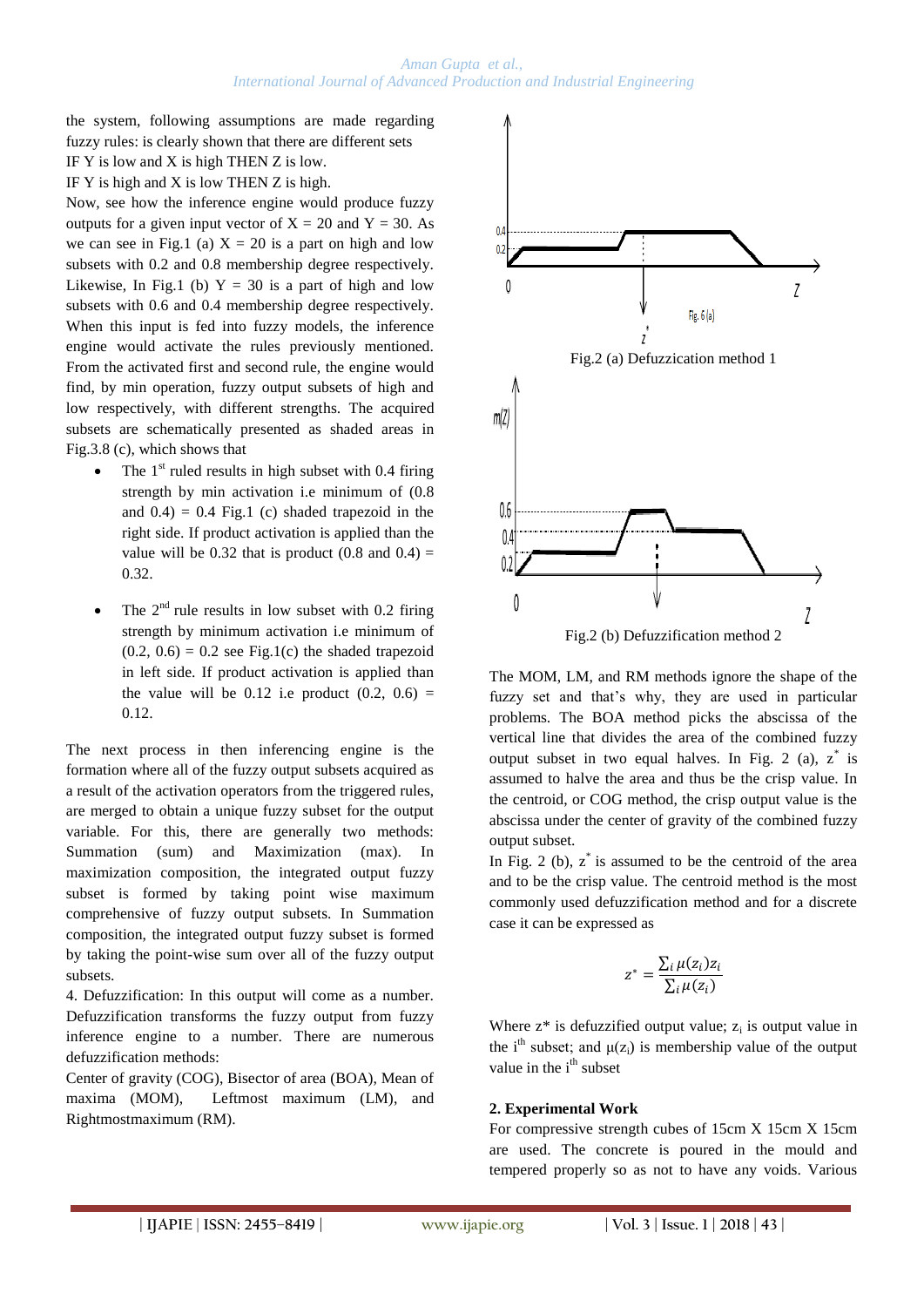samples with different percentage of fly ash i.e 0,20,30 are made. After 24 hours these moulds are removed and test specimens are put in water for curing. The top surface of these specimens should be made even and smooth. These specimens are tested by compression testing machine after 7 days curing or 28 days curing. Load should be applied gradually at the rate of 140 kg/cm2 per minute till the Specimens fails. Load at the failure divided by area of specimen gives the compressive strength of concrete

## V. **RESULTS AND DISCUSSION**

In this study the compressive strength of concrete is predicted using fuzzy logic interface system and effect of flyash on strength of concrete is studied. Total 6 design mix samples are prepared and tested in laboratory. Total of 149 research data is used to construct fuzzy interference model. Experimental results and estimated values are compared and evaluated. Four Models are trained and tested.

MODEL 1: Fuzzy logic Model with Triangular membership Function.

MODEL 2: Fuzzy logic Model with Triangular membership Function with increased subset range.

MODEL 3: Fuzzy logic Model with Triangular membership Function with decreased subset range.

MODEL 4: Fuzzy logic Model with Gaussian

membership Function.

Experimental  $28<sup>th</sup>$  day compressive strength of concrete cubes with different mix proportions are

## **Table 1 Experimental Compressive strength of different mixes**

| Mix              | Experimental Strength (MPa) |
|------------------|-----------------------------|
| Mix <sub>1</sub> | 43.7                        |
| Mix <sub>2</sub> | 37.7                        |
| Mix <sub>3</sub> | 34                          |
| Mix 4            | 46.5                        |
| Mix 5            | 41.2                        |
| Mix <sub>6</sub> | 37.9                        |

| Table 2: Different Mix proportions with different fly |                |  |
|-------------------------------------------------------|----------------|--|
|                                                       | ash percentage |  |

| S.No | w/b  | Ce    | <b>Fly</b>       | Wa     | Coar            | Fine            | Ad    |
|------|------|-------|------------------|--------|-----------------|-----------------|-------|
|      |      | me    | ash              | ter    | se              | Aggr            | mix   |
|      |      | nt    | %                | (Kg    | Aggr            | egat            | ture  |
|      |      | (Kg   |                  | /m     | egat            | $\mathbf e$     | (Kg   |
|      |      | /m    |                  | $m3$ ) | $\rm e$         | (Kg/            | /m    |
|      |      | $m^3$ |                  |        | (Kg)            | mm <sup>3</sup> | $m^3$ |
|      |      |       |                  |        | mm <sup>3</sup> |                 |       |
|      |      |       |                  |        |                 |                 |       |
|      |      |       |                  |        |                 |                 |       |
|      |      |       |                  |        |                 |                 |       |
|      |      |       |                  |        |                 |                 |       |
|      |      |       |                  |        |                 |                 |       |
| Mix  | 0.45 | 350   | $\boldsymbol{0}$ | 158    | 1168            | 660             | 2.4   |
| 1    |      |       |                  |        |                 |                 |       |
| Mix  | 0.45 | 280   | $20\,$           | 158    | 1168            | 660             | 2.4   |
| 2    |      |       |                  |        |                 |                 |       |
| Mix  | 0.45 | 245   | 30               | 158    | 1168            | 660             | 2.4   |
| 3    |      |       |                  |        |                 |                 |       |
| Mix  | 0.4  | 400   | $\boldsymbol{0}$ | 160    | 1180            | 668             | 2.4   |
| 4    |      |       |                  |        |                 |                 |       |
| Mix  | 0.4  | 320   | $20\,$           | 160    | 1180            | 668             | 2.4   |
| 5    |      |       |                  |        |                 |                 |       |
| Mix  | 0.4  | 280   | 30               | 160    | 1180            | 668             | 2.4   |
| 6    |      |       |                  |        |                 |                 |       |

## **Fuzzy logic Model outputs**

| Table 3 Comparison of experimental and predicted |
|--------------------------------------------------|
| strength                                         |

| $\mathbf{m}$ on $\mathbf{m}$ |         |        |         |          |         |
|------------------------------|---------|--------|---------|----------|---------|
| Mix                          | Experi  | Predi  | Predict | Predicte | Predict |
| No.                          | mental  | cted   | ed      | d        | ed      |
|                              | Strengt | Stren  | strengt | strength | Strengt |
|                              | h       | gth(M) | h(MPa)  | (MPa)    | h       |
|                              | (MPa)   | Pa)    |         | Model 3  | (MPa)   |
|                              |         | Mode   | Model   |          | Model   |
|                              |         | 11     | 2       |          | 4       |
|                              |         |        |         |          |         |
|                              |         |        |         |          |         |
| Mix 1                        | 43.7    | 48.9   | 53.5    | 42.5     | 45.5    |
| Mix <sub>2</sub>             | 37.7    | 35     | 36.6    | 37.5     | 41.1    |
| Mix <sub>3</sub>             | 34      | 39     | 43.8    | 35       | 38.8    |
| Mix 4                        | 46.5    | 48.8   | 53.4    | 47.5     | 45      |
| Mix 5                        | 41.2    | 35     | 56.5    | 40       | 44.2    |
| Mix 6                        | 37.9    | 40     |         | 40.5     | 41      |
|                              |         |        |         |          |         |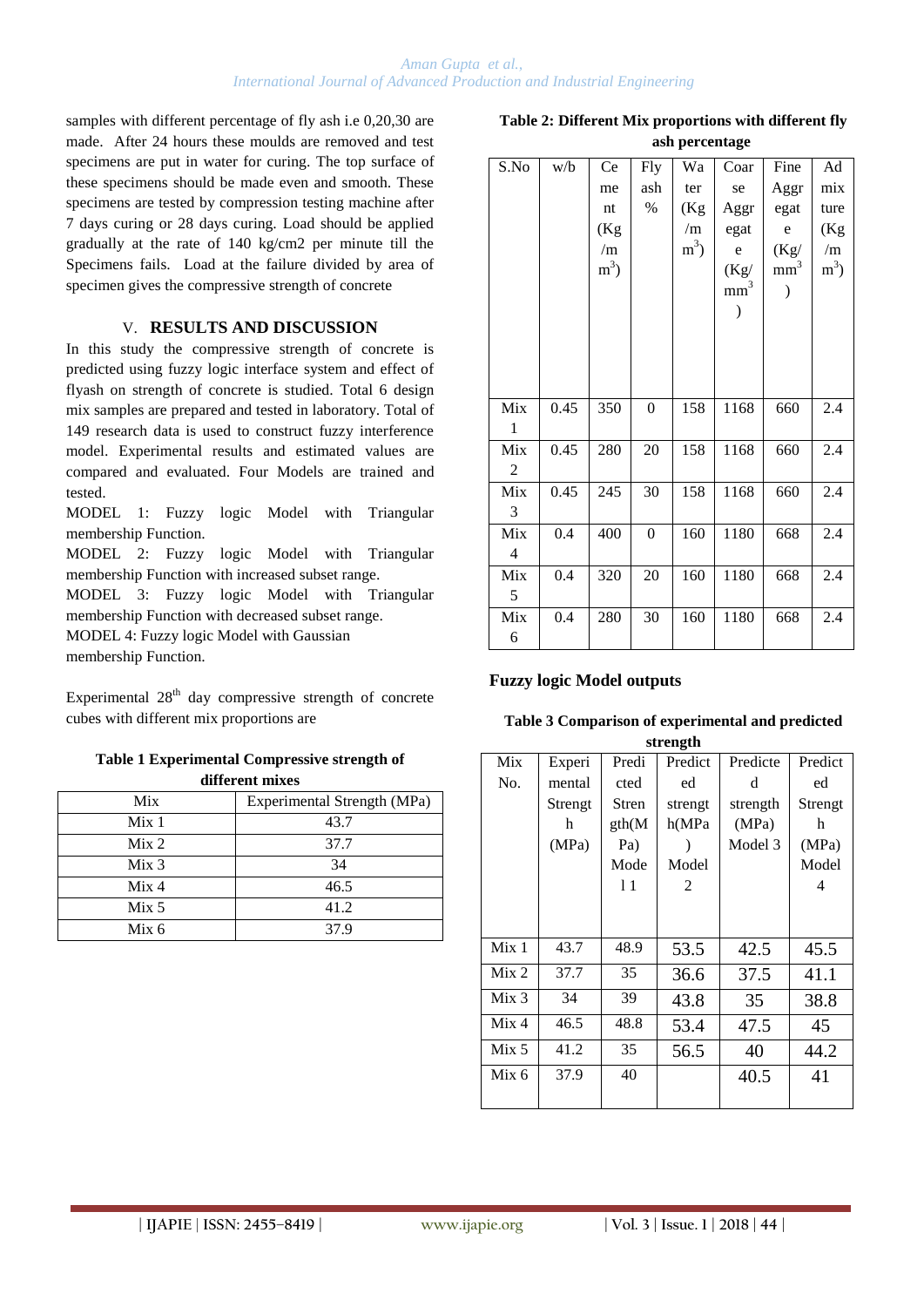| Mix | $\%$         | $\%$         | $\%$         | $\%$      |  |  |  |
|-----|--------------|--------------|--------------|-----------|--|--|--|
| No  | variation    | variation    | variation    | variation |  |  |  |
|     | <b>MODEL</b> | <b>MODEL</b> | <b>MODEL</b> | MODEL 4   |  |  |  |
|     | 1            | 2            | 3            |           |  |  |  |
| Mix | 11.89        |              |              | $-4.11$   |  |  |  |
| 1   |              | $-22.43$     | 2.75         |           |  |  |  |
| Mix | $-7.16$      |              |              | $-9.02$   |  |  |  |
| 2   |              | 2.92         | 0.53         |           |  |  |  |
| Mix | 14.70        |              |              | $-14.12$  |  |  |  |
| 3   |              | $-28.82$     | $-2.94$      |           |  |  |  |
| Mix | 4.94         |              |              | 3.22      |  |  |  |
| 4   |              | $-14.84$     | $-2.15$      |           |  |  |  |
| Mix | $-15.04$     |              |              | $-7.28$   |  |  |  |
| 5   |              | $-37.14$     | 2.91         |           |  |  |  |
| Mix | 5.54         |              |              | $-8.18$   |  |  |  |
| 6   |              | $-21.90$     | $-6.86$      |           |  |  |  |

#### **Table 4 Percentage variation of experimental and predicted strength**

## **Graphical Variations of various MODELS**

## **1. MODEL 1 v/s Experimental Strength**



Comparison of output of Model 2 and Experimental Strength

In above graph experimental compressive strength is compared with fuzzy logic Model 1 predicted strength. Maximum variation in experimental compressive strength and fuzzy logic predicted strength is around 12% and minimum around 5%. Average variation in strength is about 10%. As concrete is a homogenous mixture and its compressive strength depends on many factors such as temperature during mixing, type and duration of curing, type of water used etc. So in this case 10% variation is acceptable

## **2. MODEL 2 v/s Experimental Strength**



Comparison of output of Model 2 and Experimental Strength

From above table we can see that variation in output of Model 2 is more than Model 1 when we compare it with experimental value. In this case average variation is about 21% which is much higher value than previous value (10%) So, we can conclude that with increase in range of subset accuracy of model decreases.

#### **3. MODEL 4 v/s Experimental Strength**

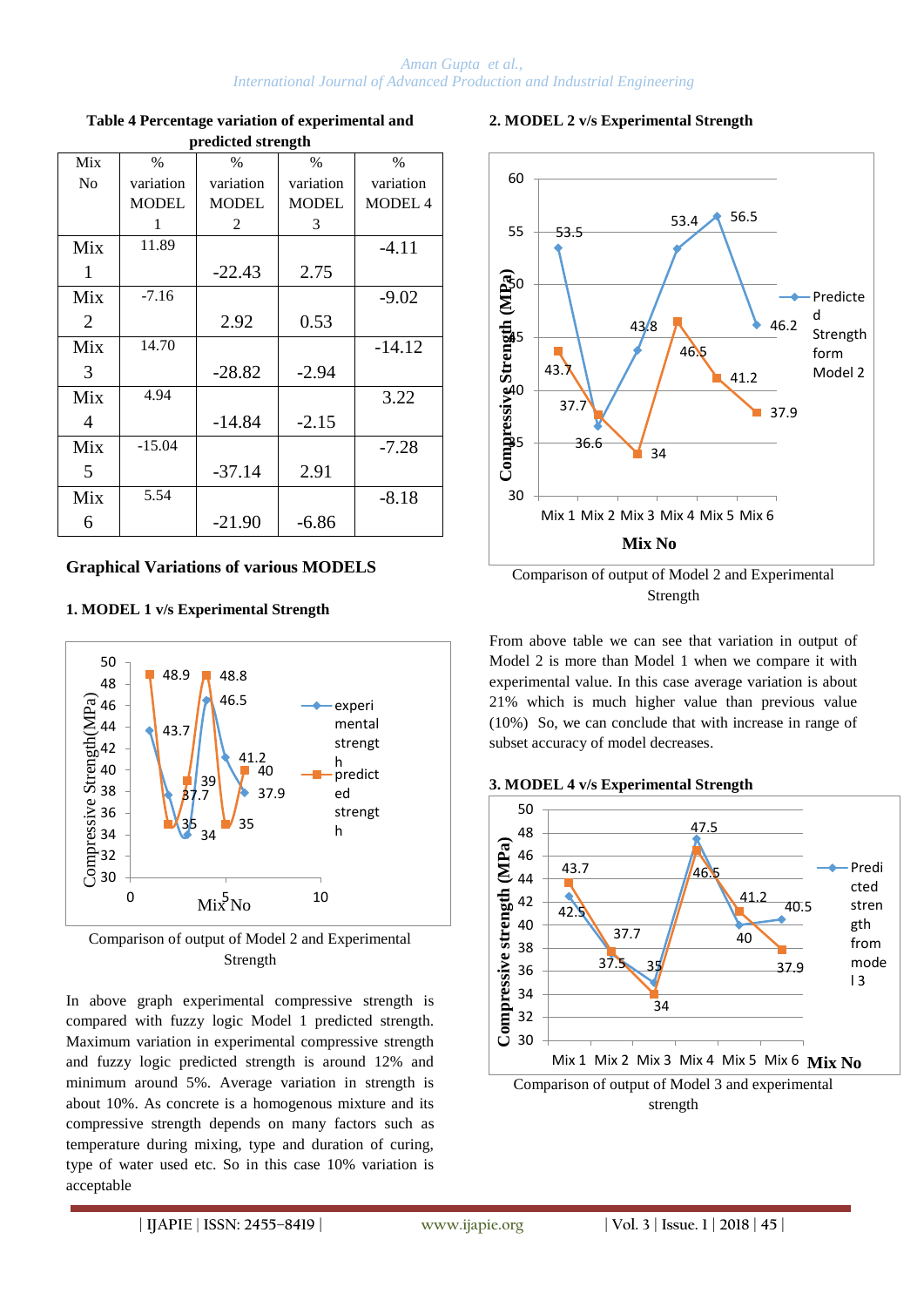From Table we can see that variation in output of Model 3 is less than Model 1 when we compare it with experimental value. In this case average variation is about 3% which is much less than model 1 (10%) and model 2 (21%) So, we can conclude that with decrease in range of subset accuracy of model increases.



#### **4. MODEL 4 v/s Experimental Strength**

strength

In this case variation is around 7.5% which is more or less similar to variation in case of Model 1 (10%). Both produce almost similar results (2.5% variation). So, it can be concluded that we can choose any of MF either Gaussian or triangular. It is recommended to use triangular MF model as it is easy to train.

## VI. **CONCLUSION**

1. The study of fuzzy logic as an alternative approach can provide an efficient and rapid means of obtaining optimal solutions to predict the compressive strength concrete containing fly ash.

2. The fuzzy system model with triangular membership functions is obtained from clustering of the training data set. Input parameters used in model creation process included (water/binder ratio, cement content, water content, and fly ash).

3. It was observed that the fuzzy logic could effectively predict compressive strength in spite of complex data and could be used as a tool to support decision making, by improving the efficiency of the process.

4. It was observed that with increase in percentage of flyash as replacement of cement, compressive strength of concrete decreases.

5. Results obtained were nearly similar to experimental results. It was demonstrated that the developed FL model was successfully trained and tested. The model could may or may not be further perfected as the data source used for the model was a combination of different sets with possibly different testing conditions.

6. It is found that if the subset range is decreased then it shows much better results than the subsets with increased range. As in our case variation is about 3% when subset range is decreased and is about 21% when it is increased. So it is recommended to use small subset range MF as they show better results.

7. It was observed that Gaussian Membership Function Fuzzy model shows almost similar results as of triangular fuzzy model. In Gaussian model variation is around 7.5% and in triangular model is 10% which is almost similar. As Triangular model is easy to train so it is recommended to use it instead of Gaussian which is complex and difficult to train.

## **REFERENCES**

[1] Sedat Akkurta, Gokmen Tayfurb, Sever Can, fuzzy logic model for the prediction of cement compressive strength, Cement and Concrete Research 34 (2004) 1429– 1433.

[2] Gökmen Tayfur, Tahir Kemal Erdem, and Önder Kırca, Strength Prediction of High-Strength Concrete by Fuzzy Logic and Artificial Neural Networks, 2014 American Society of Civil Engineers, DOI: 10.1061/(ASCE) MT.1943-5533.0000985.

[3] Bahador Abolpour , Benafsheh Abolpour , Roozbeh Abolpour , Hossein Bakhshi, Estimation of concrete compressive strength by a fuzzy logic model, Res Chem Intermed (2013) 39:707–719 DOI 10.1007/s11164-012- 0591-0

[4] Syed Afzal Basha, P.Pavithra, B.Sudharshan Reddy, Compressive Strength of Fly Ash Based Cement Concrete, International Journal of Innovations in Engineering and Technology Volume 4 Issue 4 December 2014 , ISSN:  $2319 - 1058$ .

[5] Sumathy Raju, Brindha Dharmar, Mechanical Properties of Concrete with Copper Slag and Fly Ash by DT and NDT, 60(3), pp. 313–322, 2016 DOI: 10.3311/PPci.7904 Creative Commons Attribution.

[6] Hong-zhu Quan and Hideo Kasami, Experimental Study on Durability Improvement of Fly Ash Concrete